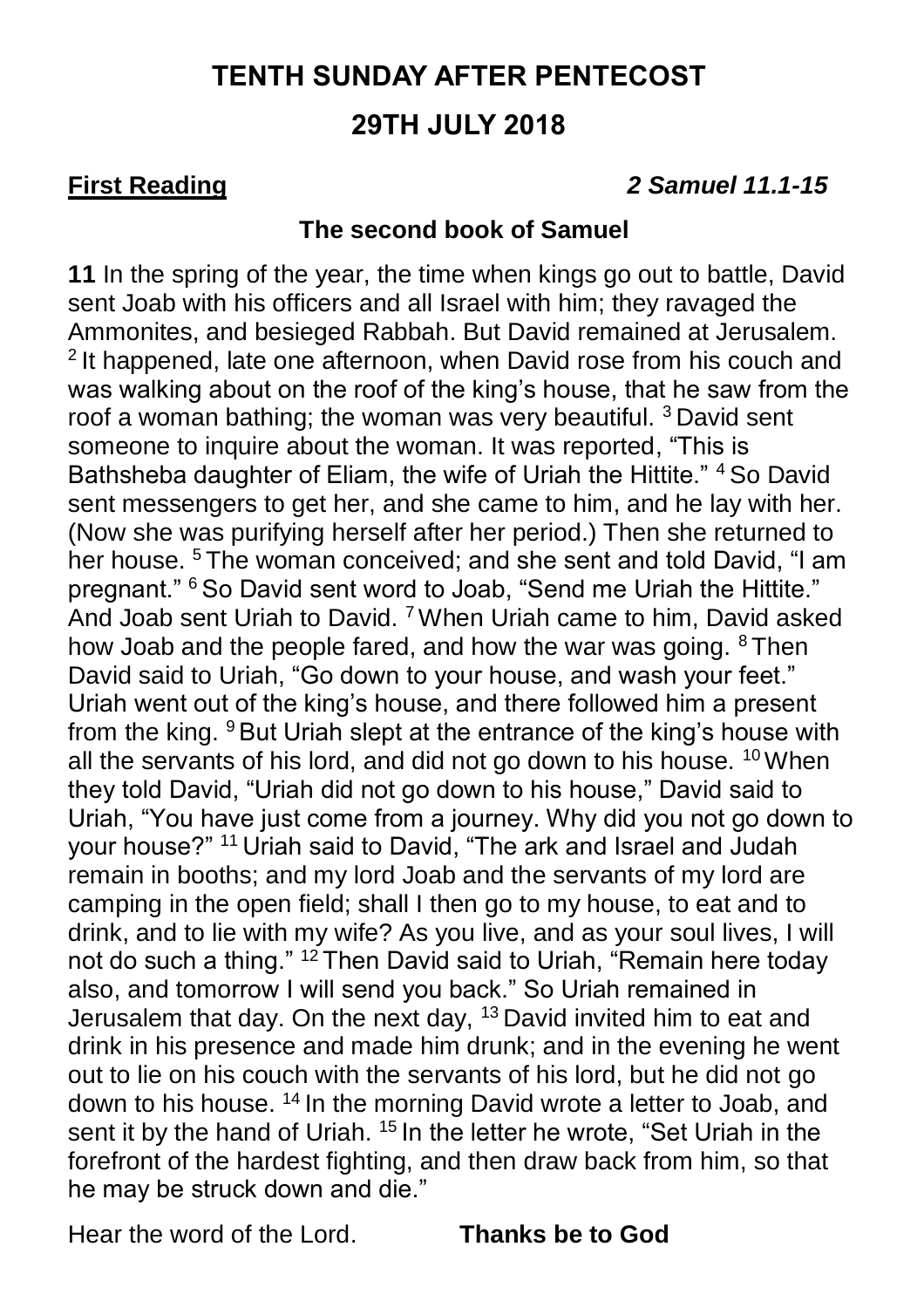## **Psalm 14**

<sup>1</sup>Fools say in their hearts, "There is no God." They are corrupt, they do abominable deeds:

there is no one who does good.

 $2$ The Lord looks down from heaven on humankind to see if there are any who are wise:

who seek after God.

 $3$ They have all gone astray, they are all alike perverse:

there is no one who does good, no, not one.

<sup>4</sup>Have they no knowledge, all the evildoers who eat up my people as they eat bread:

and do not call upon the Lord?

- <sup>5</sup>There they shall be in great terror: for God is with the company of the righteous.
- <sup>6</sup>You would confound the plans of the poor: but the Lord is their refuge.

<sup>7</sup>O that deliverance for Israel would come from Zion! When the Lord restores the fortunes of his people, Jacob will rejoice; Israel will be glad.

# **Second Reading** *Ephesians 3.14-21*

## **The Second Epistle Of Paul The Apostle To The Ephesians**

<sup>14</sup> For this reason I bow my knees before the Father,  $15$  from whom every family in heaven and on earth takes its name. <sup>16</sup> I pray that, according to the riches of his glory, he may grant that you may be strengthened in your inner being with power through his Spirit, <sup>17</sup> and that Christ may dwell in your hearts through faith, as you are being rooted and grounded in love. <sup>18</sup> I pray that you may have the power to comprehend, with all the saints, what is the breadth and length and height and depth, <sup>19</sup> and to know the love of Christ that surpasses knowledge, so that you may be filled with all the fullness of God. <sup>20</sup> Now to him who by the power at work within us is able to accomplish abundantly far more than all we can ask or imagine,  $21$  to him be glory in the church and in Christ Jesus to all generations, forever and ever. Amen.

Hear the word of the Lord. **Thanks be to God**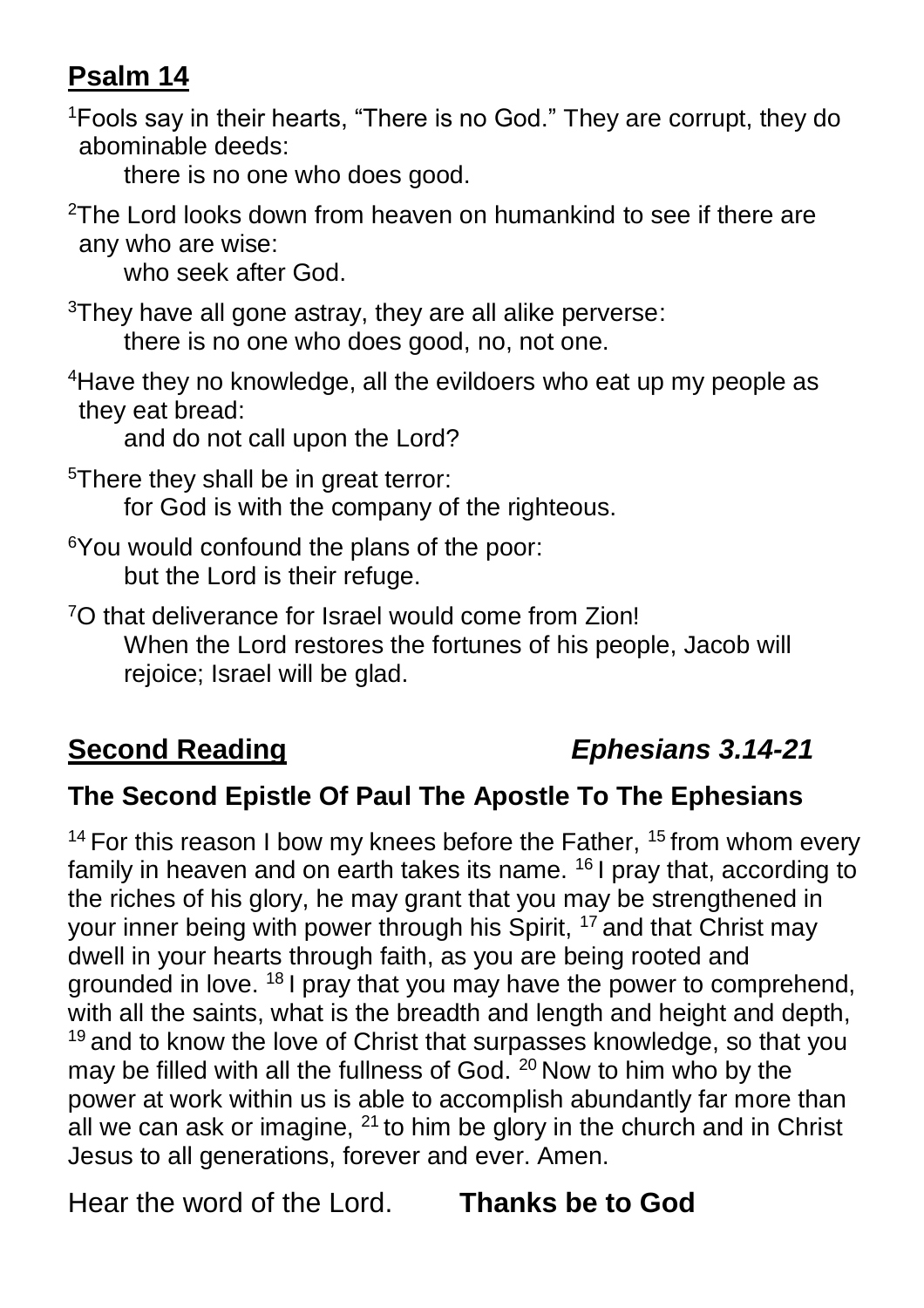## The Gospel of our Lord Jesus Christ according to John **Glory to you Lord Jesus Christ.**

**6** After this Jesus went to the other side of the Sea of Galilee, also called the Sea of Tiberias. <sup>2</sup>A large crowd kept following him, because they saw the signs that he was doing for the sick.  $3$  Jesus went up the mountain and sat down there with his disciples. <sup>4</sup> Now the Passover, the festival of the Jews, was near. <sup>5</sup>When he looked up and saw a large crowd coming toward him, Jesus said to Philip, "Where are we to buy bread for these people to eat?" <sup>6</sup> He said this to test him, for he himself knew what he was going to do. <sup>7</sup> Philip answered him, "Six months' wages would not buy enough bread for each of them to get a little." <sup>8</sup> One of his disciples, Andrew, Simon Peter's brother, said to him, <sup>9</sup> "There is a boy here who has five barley loaves and two fish. But what are they among so many people?" <sup>10</sup> Jesus said, "Make the people sit down." Now there was a great deal of grass in the place; so they sat down, about five thousand in all. <sup>11</sup> Then Jesus took the loaves, and when he had given thanks, he distributed them to those who were seated; so also the fish, as much as they wanted.  $12$  When they were satisfied, he told his disciples, "Gather up the fragments left over, so that nothing may be lost."  $13$  So they gathered them up, and from the fragments of the five barley loaves, left by those who had eaten, they filled twelve baskets. <sup>14</sup> When the people saw the sign that he had done, they began to say, "This is indeed the prophet who is to come into the world." <sup>15</sup> When Jesus realized that they were about to come and take him by force to make him king, he withdrew again to the mountain by himself. <sup>16</sup> When evening came, his disciples went down to the sea, <sup>17</sup> got into a boat, and started across the sea to Capernaum. It was now dark, and Jesus had not yet come to them. <sup>18</sup> The sea became rough because a strong wind was blowing. <sup>19</sup>When they had rowed about three or four miles, they saw Jesus walking on the sea and coming near the boat, and they were terrified.  $20$  But he said to them, "It is I; do not be afraid." <sup>21</sup> Then they wanted to take him into the boat, and immediately the boat reached the land toward which they were going.

## The Gospel of the Lord **Praise to you Lord Jesus Christ.**